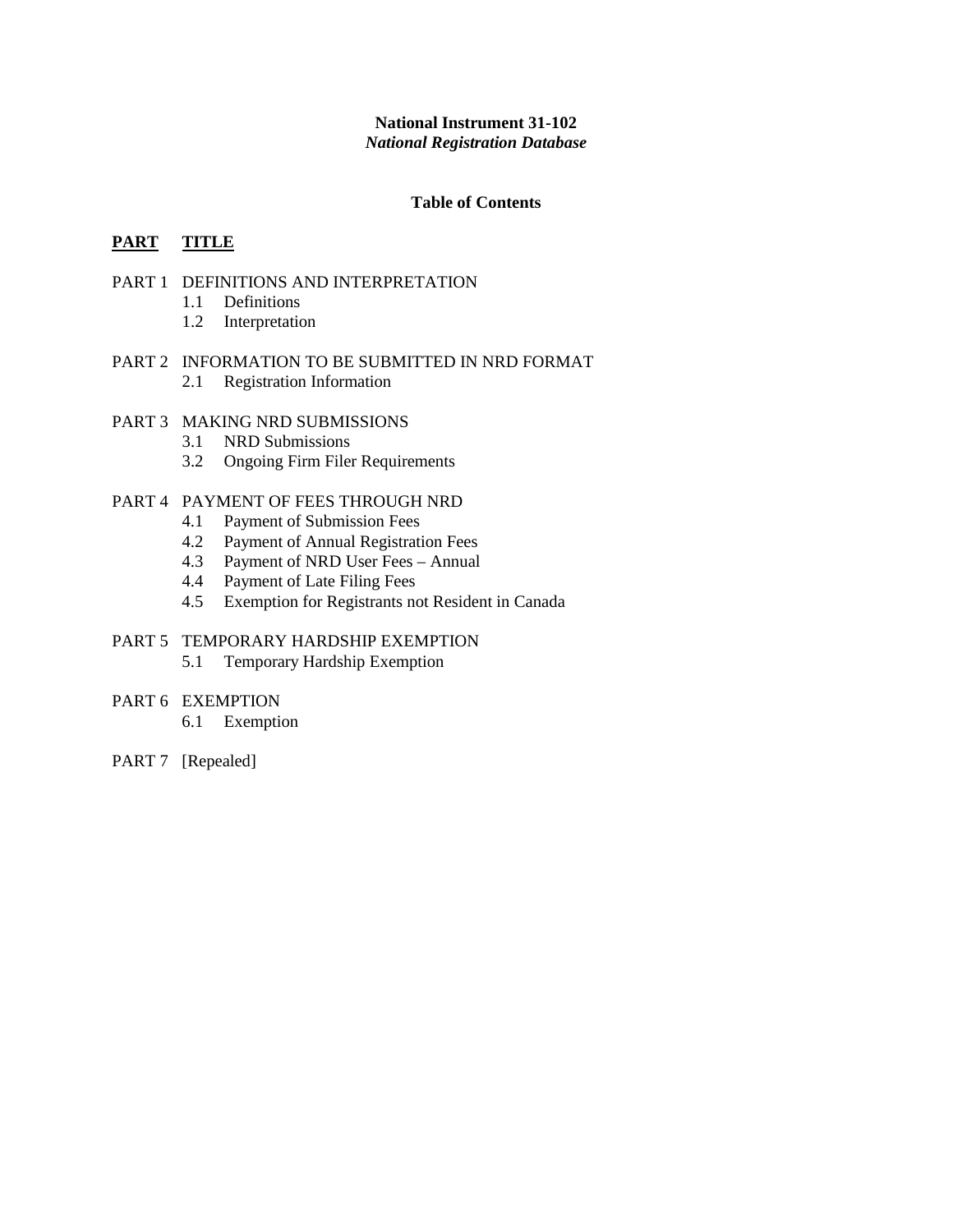# **National Instrument 31-102** *National Registration Database*

# **PART 1 DEFINITIONS AND INTERPRETATION**

# **1.1 Definitions** - In this Instrument

"authorized firm representative" or "AFR" means, for a firm filer, an individual with his or her own NRD user ID and who is authorized by the firm filer to submit information in NRD format for that firm filer and individual filers with respect to whom the firm filer is the sponsoring firm;

"chief AFR" means, for a firm filer, an individual who is an AFR and has accepted an appointment as a chief AFR by the firm filer;

"firm filer" means a person or company that is required under securities legislation to make an NRD submission in accordance with this Instrument and that is registered as, or has applied for registration as, a dealer, adviser, or investment fund manager;

"individual filer" means an individual that is required under securities legislation to make an NRD submission in accordance with this Instrument;

"NI 33-109" means National Instrument 33-109 Registration Information;

"National Registration Database" or "NRD" means the online electronic database of registration information regarding NRD filers and includes the computer system providing for the transmission, receipt, review, and dissemination of that registration information by electronic means;

"NRD account" means an account with a member of the Canadian Payments Association from which fees may be paid with respect to NRD by electronic pre-authorized debit;

"NRD administrator" means the Alberta Securities Commission or a successor appointed by the securities regulatory authority to operate NRD;

"NRD filer" means an individual filer or a firm filer;

"NRD format" means the electronic format for submitting information through the NRD website;

"NRD number" means the unique number first generated by NRD to identify an NRD filer or a business location;

"NRD submission" means information that is submitted under securities legislation or securities directions in NRD format, or the act of submitting information under securities legislation or securities directions in NRD format, as the context requires;

"NRD website" means the website operated by the NRD administrator for the NRD submissions.

**1.2** Interpretation - Terms defined in NI 33-109 and used in this Instrument have the respective meanings ascribed to those terms in NI 33-109.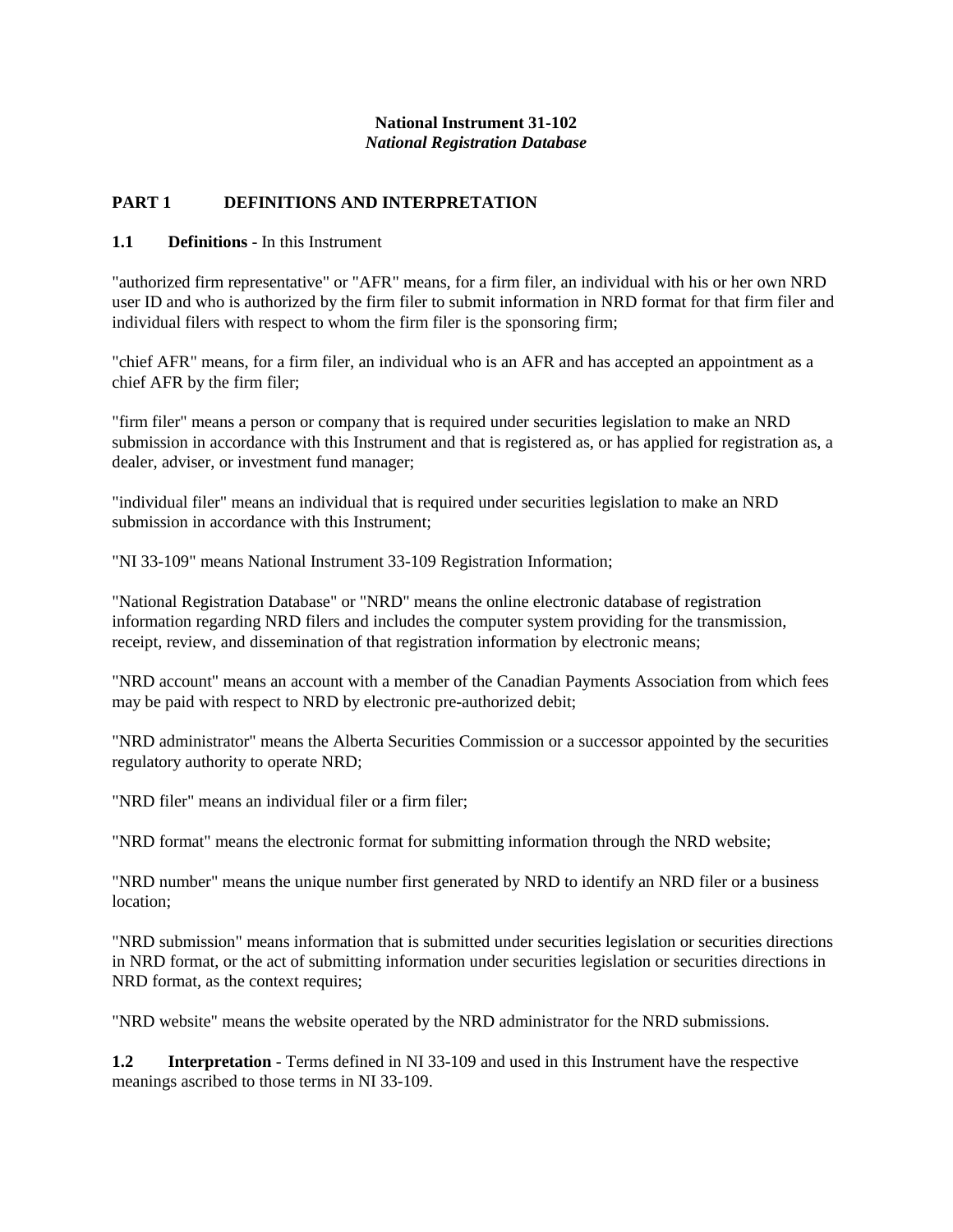# **PART 2 INFORMATION TO BE SUBMITTED IN NRD FORMAT**

**2.1 Registration Information** - A person or company that is required to submit any of the following to the securities regulatory authority or regulator must make the submission in NRD format:

- 1. Form 33-109F1;
- 2. Form 33-109F2;
- 3. Form 33-109F3;
- 4. Form 33-109F4;
- 5. Form 33-109F5 to report a change to any information previously submitted in respect of Form 33-109F4;
- 6. Form 33-109F7.

# **PART 3 MAKING NRD SUBMISSIONS**

### **3.1 NRD Submissions**

- (1) An NRD filer that is required under securities legislation to submit information in NRD format must make that NRD submission
	- (a) through the NRD website,
	- (b) using the NRD number of the NRD filer or business location, and
	- (c) in accordance with this Instrument.
- (2) A requirement in securities legislation relating to the format in which a document or other information to be submitted must be printed, or specifying the number of copies of a document that must be submitted, does not apply to an NRD submission required to be made in accordance with this Instrument.
- (3) An NRD filer making an NRD submission must make the NRD submission through an AFR.
- **3.2 Ongoing Firm Filer Requirements** A firm filer must
- (a) be enrolled with the NRD administrator to use NRD;
- (b) have one and no more than one chief AFR enrolled with the NRD administrator;
- (c) maintain one and no more than one NRD account;
- (d) notify the NRD administrator of the appointment of a chief AFR within 7 days of the appointment;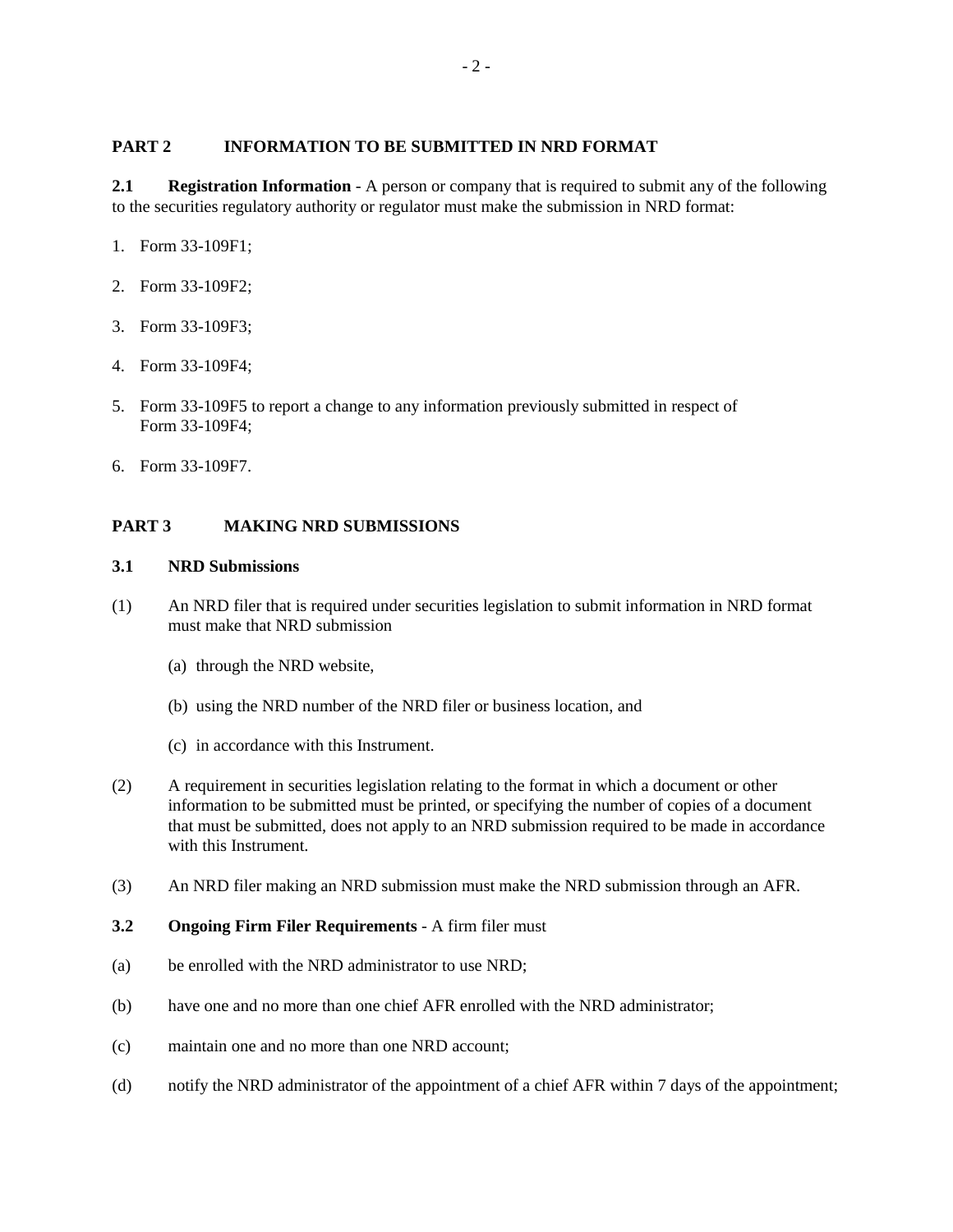- (e) notify the NRD administrator of any change in the name of the firm's chief AFR within 7 days of the change;
- (f) submit any change in the name of an AFR, other than the firm's chief AFR, in NRD format within 7 days of the change; and
- (g) submit any change in the phone number, fax number or e-mail address of the chief AFR in NRD format within 7 days of the change.

# **PART 4 PAYMENT OF FEES THROUGH NRD**

#### **4.1 Payment of Submission Fees**

- (1) If a fee is required with respect to an NRD submission, a firm filer must pay the required fee by electronic preauthorized debit through NRD.
- (2) A payment under subsection (1) must be made from the firm filer's NRD account.

## **4.2 Payment of Annual Registration Fees**

- (1) If an NRD filer is required to pay an annual registration fee, the NRD filer must pay the required fee by electronic pre-authorized debit through NRD.
- (2) A payment under subsection (1) must be made from the NRD filer's NRD account.

#### **4.3 Payment of NRD User Fees -- Annual**

- (1) If a firm filer is required to pay an annual NRD user fee, the firm filer must pay the required fee by electronic pre-authorized debit through NRD.
- (2) A payment under subsection (1) must be made from the firm filer's NRD account.

#### **4.4 Payment of Late Filing Fees**

- (1) If a firm filer is required to pay late filing fees because of an activity that creates or relates to an NRD submission, the firm filer must pay the required fee by electronic pre-authorized debit through NRD.
- (2) A payment under subsection (1) must be made from the firm filer's NRD account.

### **4.5 Exemption for Registrants not Resident in Canada** - Sections 3.2(c), 4.1, 4.2, 4.3 and 4.4 do not apply to a registered firm that

- (a) has no business office in a jurisdiction of Canada,
- (b) does not have an account with a member of the Canadian Payments Association,
- (c) is not an affiliate of a registered firm resident in a jurisdiction of Canada,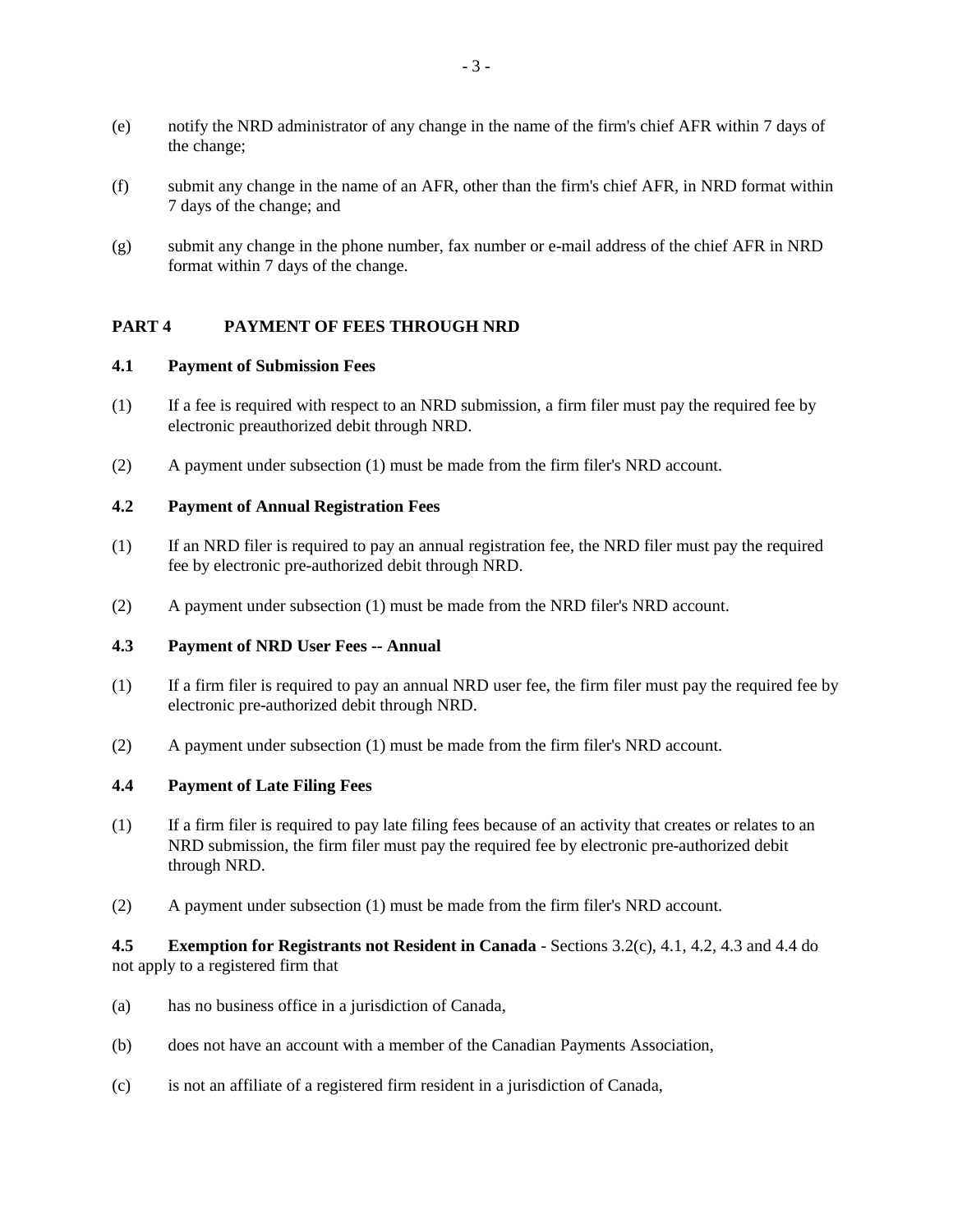- (d) pays the fees referred to in sections 4.1, 4.2 and 4.4 within 14 days of the date the payment is due,
- (e) pays the following fees within 14 days of the date the payment is due by submitting a cheque, payable to the Ontario Securities Commission in Canadian currency, to CSA Service Desk, Attn: NRD Administrator, 12 Millennium Blvd, Suite 210, Moncton, NB, E1C 0M3:
	- (i) NRD user fees required in respect of an NRD submission;
	- (ii) annual NRD user fees, and
- (f) pays any fee referred to in sections 4.1, 4.2 and 4.4, other than an NRD user fee, by submitting a cheque in Canadian funds to the securities regulatory authority or regulator in the local jurisdiction within 14 days of the date the payment is due.

### **PART 5 TEMPORARY HARDSHIP EXEMPTION**

## **5.1 Temporary Hardship Exemption**

- (1) If unanticipated technical difficulties prevent an NRD filer from making an NRD submission within the time required under securities legislation, the NRD filer is exempt from the requirement to make the submission within the required time period, if the NRD filer makes the submission other than through the NRD website or in NRD format no later than 7 days after the day on which the information was required to be submitted.
- (2) If unanticipated technical difficulties prevent an individual filer from submitting an application in NRD format, the individual filer may submit the application other than through the NRD website.
- (3) For the purpose of subsections (1) and (2), the NRD filer may make a notification or application other than through the NRD website by submitting it to the principal regulator.
- (4) Despite subsection (3), for the purpose of an application submitted under subsection (2) which includes Ontario, the individual filer may make the application by submitting it to
	- (a) the principal regulator, if the principal jurisdiction is Ontario, or
	- (b) the principal regulator and the regulator in Ontario.
- (5) If an NRD filer makes a submission other than through the NRD website under this section, the NRD filer must include the following legend in capital letters at the top of the first page of the submission:

IN ACCORDANCE WITH SECTION 5.1 OF NATIONAL INSTRUMENT 31-102 *NATIONAL REGISTRATION DATABASE* (NRD), THIS [SPECIFY DOCUMENT] IS BEING SUBMITTED OTHER THAN THROUGH THE NRD WEBSITE UNDER A TEMPORARY HARDSHIP EXEMPTION.

(6) If an NRD filer makes a submission other than through the NRD website under this section, the NRD filer must resubmit the information in NRD format as soon as practicable and in any event within 14 days after the unanticipated technical difficulties have been resolved.